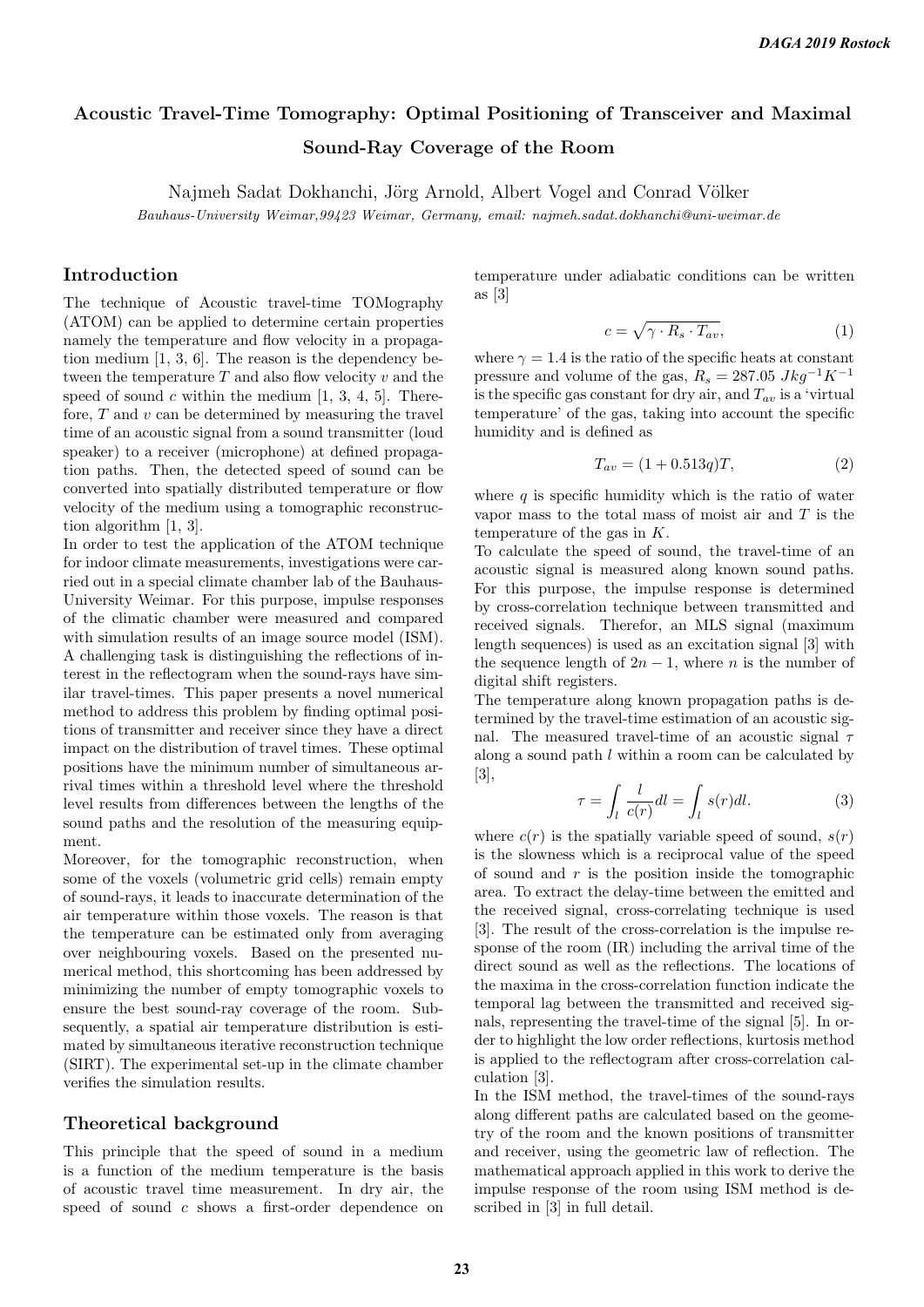For tomographic reconstruction of the temperature distribution, SIRT is employed to convert the detected speeds of sound into spatially distributed temperatures. The calculation process of the slowness distribution of given tomographic voxels applying SIRT method are given by [1].

# Numerical method

Optimal Positioning of Transmitter and Receiver: When the sound source transmits an acoustic signal to the measurement environment, the signal will be propagated through the space, hits the boundary surfaces and resulting in several reflections. Subsequently, the direct sound and afterwards reflections will be received by microphone at a certain time. Since one of the main tasks of the ATOM technique is to detect these travel-times, the sound paths are required to be separated properly. Therefore, in order to have distinguishable travel-times in the reflectogram, the position of the sound-source and receiver should be determined to have the minimum number of simultaneous arrival times. This problem is addressed by presenting a numerical method in which the optimal coordinates of transmitter and receiver are achieved for the examined rectangular room.

To specify possible coordinates for positioning of the sound-source and receiver, each dimension of the room is divided into certain parts. Consequently, these spatial coordinates provide the total number of feasible locations for placement of the sound-source and receiver. Hence, the optimal position of transmitter and receiver can be calculated using the following equation

$$
S = \min_{k \in \{1, ..., K\}} M_k,
$$
  
\n
$$
M_k = \sum_{i=1}^n \sum_{j=i+1}^n \mathbb{I}(\left| L_i^{(k)} - L_j^{(k)} \right| \le \Delta),
$$
\n(4)

where *n* is the total number of sound paths,  $L_i^{(k)}$  and  $L_j^{(k)}$  are the lengths of the sound paths corresponding to the *i*-th and the *j*-th reflected path,  $K$  is the number of spatial coordinates corresponding to different locations of transmitter and receiver,  $\Delta$  is a threshold level chosen appropriately according to the differences between the lengths of the sound paths and the resolution of the measuring equipment, i.e.  $\left| L_i^{(k)} - L_j^{(k)} \right|$ . *I* is the indicator function of equation  $(4)$  given in the following form

$$
\mathbb{I}(x) := \begin{cases} 0 & \text{if } x \text{ is false;} \\ 1 & \text{if } x \text{ is true.} \end{cases}
$$
 (5)

where  $\mathbb{I}(x)$  maps elements of x to the range of 0,1. It takes into account the cases in which the value of the  $\left| L_i^{(k)} - L_j^{(k)} \right|$  is less than  $\Delta$ . As a result, equation (4) considers the solutions by finding the minima of the sum of the number of cases that their differences between the length of the paths are less than a desired threshold level. These optimal coordinates of the sound source and receiver allow separation of the travel-times in the recorded reflectogram.

#### Maximal Sound-Ray Coverage of the Room:

In the tomographic reconstruction, the sound-rays should travel through all parts of the room. If some of the voxels are remained empty of sound-rays, it degrades the accuracy of the temperature measurement within those voxels. For this purpose, an additional function is employed in the numerical method to calculate the number of empty tomographic voxels as follows

$$
\mathcal{A} = \min_{s \in \{1, ..., |\mathcal{S}|\}} N_s, \nN_s = \sum_{v=1}^{\xi} \mathbb{I}(l_v^{(s)} = 0)
$$
\n(6)

where  $\xi$  is total number of voxels and  $l_v^{(s)}$  is sum of the lengths of sound-rays in meter existing in the  $v$ -th voxel corresponding to the s-th member of  $S$  (see equation (4)). The best sound-ray coverage of the room is determined by calculation of the minimum of the number of empty tomographic voxels. Therefore, by adding this method to the optimal solutions of (4), the optimal positions of the transmitter and receiver in terms of maximal sound-ray coverage of the room can be obtained.

# Example of optimization

Based on the numerical method presented in the previous section, the optimal position of a sound-source and a receiver is calculated for a 3 m  $\times$  3 m $\times$  2.44 m climate chamber lab of the Bauhaus-University Weimar. More details about the characteristic of the climate chamber are provided in [8]. Each dimension of the room is divided into 20 segments, therefore, the total number of feasible coordinates is  $K = 20<sup>3</sup>$ . The threshold level is set to  $\Delta = 0.5$  ms  $\times c$  ( $c = 343.4$  m/s as an initial value at  $T = 20\degree C$  determined based on the path length differences. To simulate the theoretical sound-ray paths up to second order reflections, the same convention of the ISM used in [1, 3] has been applied. Table 1 shows the positions of the sound-source and receiver for both an optimal and a non-optimal case.

Table 1: Calculated positions

| Alternatives        | Coordinates          |              |
|---------------------|----------------------|--------------|
|                     | source               | receiver     |
| 1. Opt-position     | $x = 0.69$ m         | $x = 0.25$ m |
| (calculated)        | $y = 1.72$ m         | $y = 0.69$ m |
|                     | $z = 1.18$ m         | $z = 0.60$ m |
|                     | source               | receiver     |
| 2. Non-opt-position | $x = 1.72 \text{ m}$ | $x = 2.24$ m |
| (randomly selected) | $y = 1.72$ m         | $y = 0.25$ m |
|                     | $z = 1.18$ m         | $z = 0.60$ m |

The optimal position is calculated based on the numerical method, however, the non-optimal position is chosen randomly. In order to clarify the differences between various positions of the source and receiver, the optimal case is compared with the non-optimal case (see Figure 1). Figure 1a shows the non-optimal case in which there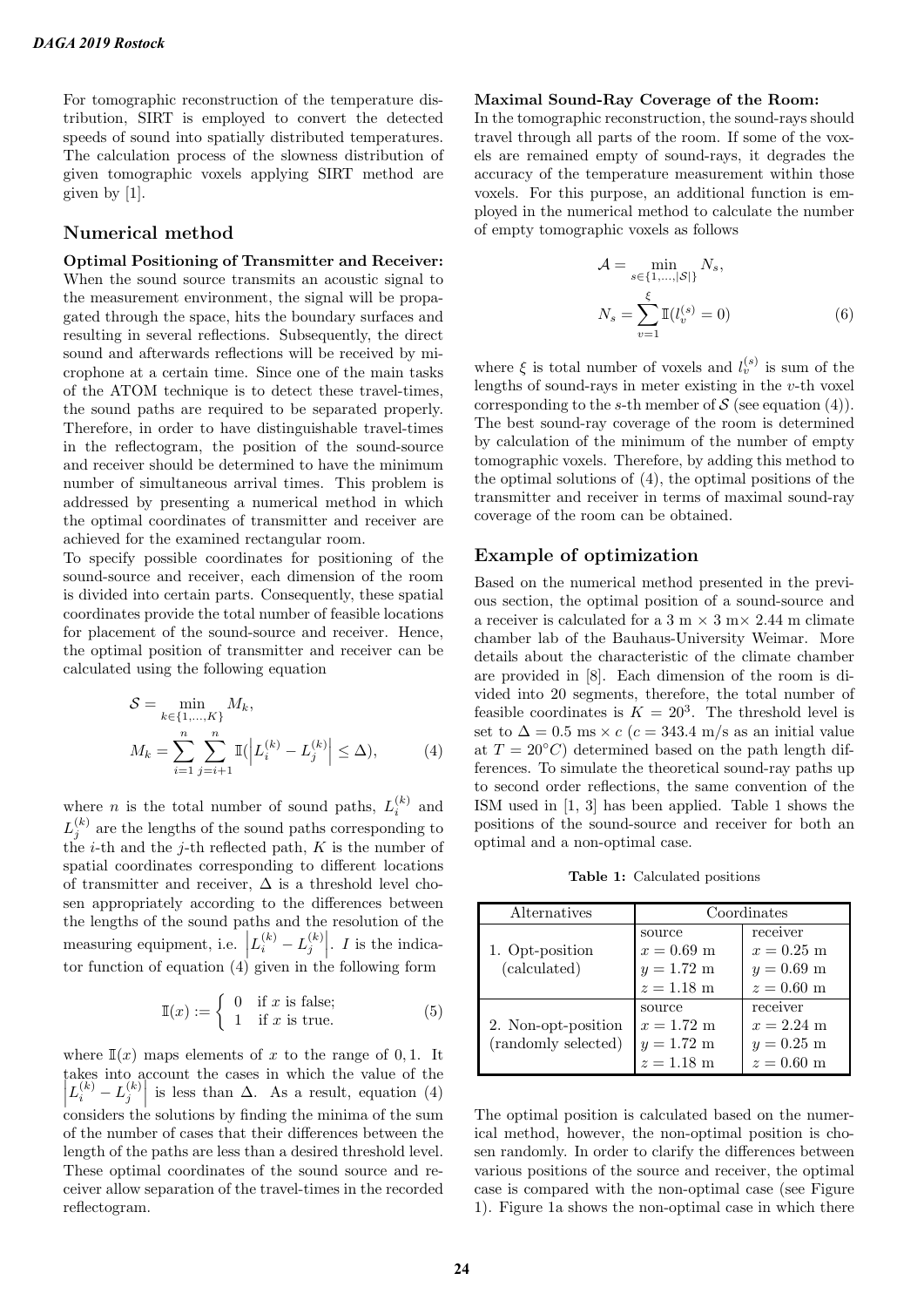are several sound-rays arrived simultaneously. Figure 1b illustrates that there are no sound paths with simultaneous sound-rays arrival time up to second order reflections. It demonstrates the optimal position of the sound-source and receiver leads to an optimized distribution of travel times in the reflectogram.



Figure 1: Comparing the reflectograms of (a) non-optimal and (b) optimal case. The green line is the direct sound path arrival time. The blue and red lines are the first and second order reflections, respectively. The order means how many times a sound signal is reflected at the room boundaries when traveling along the sound path from transmitter to receiver[3]. The number above the lines shows the number of sound paths arriving at that certain time within the threshold level of 0.1 ms.

It is required to solve the both optimization problems of (4) and (6), while equation (4) avoids sound-rays overlap on the reflectogram and equation (6) gives the maximum sound-ray coverage. There is a trade-off between the results of equation (4) and (6). When there is a symmetry in the relative location of sound-source and receiver, maximum sound-ray coverage can be achieved but this leads to many overlapping sound-rays. On the other hand, when there is no symmetry, it generates non-overlapping sound rays but the coverage becomes poor.

## Experimental set-up

The measurement was carried out in the climate chamber lab of the Bauhaus-University Weimar [8]. Figure 2 shows the measurement set-up including the location of the transmitter, receiver and NTC thermistors. For the tomographic reconstruction, the volume of the room has been divided into  $3^3 = 27$  voxels. Therefore, the volume of each voxel is  $(x \cdot y \cdot z) = (1 \text{m} \cdot 1 \text{m} \cdot 0.81 \text{m})$ . In the first experiment, a sound-source and a receiver were located at the calculated optimal position (see Table 1).

To verify the 'tomographically reconstructed temperature' values, fifteen negative temperature coefficient thermistors (NTC) with an accuracy of  $\pm 0.1$ K were applied at the center of each of fifteen (randomly chosen) tomographic voxels. These fifteen NTC thermistors enable a more precise comparison of temperatures within the voxels. The distance in height and width between each



Figure 2: Experimental set-up in the climate chamber lab of the Bauhaus-University Weimar. The absorbing panels have been applied to the climate chamber in order to uniquely identify reflections in the reflectogram.

sensor are  $0.81m$  and  $1m$  respectively. A measurement interval of 10 seconds is selected based on the length of the excitation signal and the power of the computer for execution of cross-correlation, kurtosis analysis and tomographic reconstruction [3].

The second experiment has been done for one nonoptimal position (see Table 1) with the same condition and the results of the temperature distribution of the two cases were compared together. For both experiments, the climate chamber has been configured to be at steady state condition and the measurements have been carried out at a uniform air temperature of 20 ◦C. As the climate chamber is tempered by the surfaces, an air velocity can be excluded.

For the measurements, a standard 1/4-inch condenser microphone of type 'AVM8 MI-17' and for the soundsource, a special self-constructed speaker (with the 2-inch broadband driver FRS 5 XTS by VISATON) was used. The sound-source is developed to have a nearly omni directional point source specification detailed in [2]. For data acquisition, the measurement card 'Data Translation DT9847-2-2' is used which is a dual channel dynamic signal analyser with two analogue outputs and two analogue inputs. The digitization rate of 216 kHz leading to a good resolution for processing of signals which is required for the small dimensions of the climate chamber lab. For the sampling frequency of 216 kHz, the excitation time of the MLS signal is 1.21s. The software package used to analyse the data is MATLAB R2017b.

## Travel-time correction

Various factors (e.g. is described in [7]), such as the uncertainty of the geometrical positioning of the soundsource and receiver, synchronization errors of the transmitted and recorded signals, and inaccuracy of a physical hardware may produce deviation in the travel-time measurement of the signal. Therefore, the offset values of the travel-times caused by these uncertainties must be determined. For this purpose, all reflections up to second order have been measured and detected individually